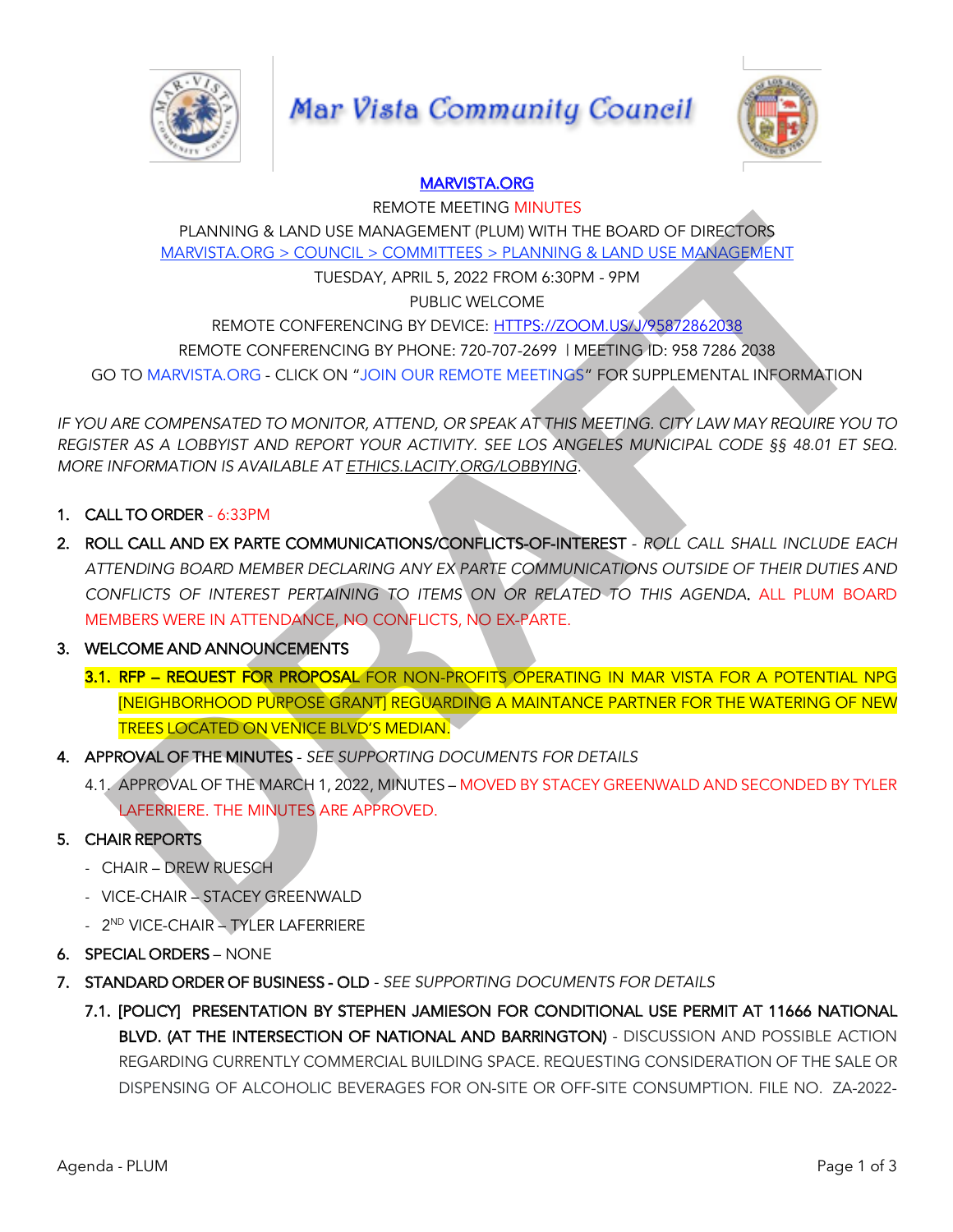745-CUB [COMPANY: WHOLE FOODS MARKET] LINK TO PLANS. (AVAILABLEAT MARVISTA.ORG ON AGENDA HYPERLINK). MOVED BY CAROLYN HONDA AND SECONDED BY TYLER LAFERRIERE. THE MOTION PASSES WITH A VOTE OF Y (12), N (3) AND A (1).

- 8. STANDARD ORDER OF BUSINESS NEW *- SEE SUPPORTING DOCUMENTS FOR DETAILS*
	- 8.1. [POLICY] COMMUNITY IMPACT STATEMENT (CIS) IN SUPPORT OF CF 22-0280 DISCUSSION AND POSSIBLE ACTION REGARDING A CIS TO OPPOSE CF 22-0280 | THE FAIR CHANCE HOUSING ORDINANCE / APPLICANT CRIMINAL HISTORY / TENANT SCREENING PRACTICES.

-ANDREW P. MOVED TO AMEND WAS WITHOUT A SECOND. NO VOTE WAS TAKEN.

-APRIL PETERSON MOVED TO AMEND AND KATHRYN WHEELER SECONDED THE MOTION. THE AMENDMENT PASSED WITH A VOTE OF Y (4), N (2), A (2).

- ANDREW P. MOVED TO AMEND AND SECONDED BY AARON SHUE. THE AMENDMENT DOES NOT PASS WITH A VOTE OF Y (2), N (7) AND A (2).

- STACEY GREENWALD MOVED TO VOTE ON THE BODY OF THE ORIGINAL WITH NEW AMENDMENT AND SECONDED BY ANDREW MARTON. THE MOTION OF OPPOSITION PASSES WITH A VOTE OF Y (8), N (1) AND  $A(1)$ .

8.2. [POLICY] COMMUNITY IMPACT STATEMENT (CIS) IN SUPPORT OF CF 22-0277 - DISCUSSION AND POSSIBLE ACTION REGARDING A CIS TO SUPPORT CF-220277 | CASK NX, LLC / RENT REGISTRY PROGRAM UPGRADES / TENANT OUTREACH / CONTRACT AMENDMENT

-DREW RUESCH MOVED TO AMEND THE MOTION AND TYLER LA FERRIERE SECONDED. THE AMENDMENT PASSES WITH A VOTE OF Y (6), N (2) AND A (0).

-ANDREW P. MOVED TO AMEND THE MOTION AND TYLER LA FERRIERE SECONDED. THE AMENDMENT DOES NOT PASS WITH A VOTE OF Y (3), N (4) AND A (2).

-ANDREW P. MOVED TO VOTE ON THE MAIN MOTION TO INCLUDE AMENDMENT AND TYLER LA FERRIERE SECONDED. THE MOTION OF SUPPORT PASSES WITH A VOTE OF Y(8), N (1) AND A (0).

8.3. [POLICY] LETTER IN SUPPORT OF ENFORCEMENT OF LOS ANGELES MUNICIPAL CODE SECTION 62.174, INJURY TO TREES; AND REQUEST TO FILE A MOTION TO MODIFY THE EXISTING ORDINANCE - DISCUSSION AND POSSIBLE ACTION REGARDING A LETTER TO IN SUPPORT OF ENFORCEMENT OF LOS ANGELES MUNICIPAL CODE SECTION 62.174, INJURY TO TREES; AND TO REQUEST CD11 TO FILE A MOTION TO MODIFY THE EXISTING ORDINANCE. **IPOLICY) COMMUNITY IMPACT STATEMENT (CIS) IN SUPPORT OF CF 224280 - DISCUSSION AND POSSIBLE<br>ACTION REGARDING A CIST CO OPPOSE CF 224280 - THE FAIR CHANCE HOUSING ORDINANCE / APPLICANT<br>CRIMINAL HISTORY / TENANT SCREENING P** 

STACEY GREENWALD MOVED THE MOTION AND ANDREW P. SECONDED. THE MOTION OF SUPPORT PASSES WITH A VOTE OF Y (7), N (0) AND A (1).

9. PUBLIC COMMENTS FOR ITEMS NOT ON THIS AGENDA *- THE BROWN ACT PROVIDES FOR A "PART OF THE MEETING WHERE THE PUBLIC CAN COMMENT ON ANY ITEM OF INTEREST THAT IS WITHIN THE SUBJECT MATTER JURISDICTION OF THE LOCAL AGENCY." THE MVCC IS AN ADVISORY BOARD TO THE LOS ANGELES CITY COUNCIL AND, AS SUCH, ITS JURISDICTION IS RESTRICTED WITHIN LOS ANGELES AND MOST*